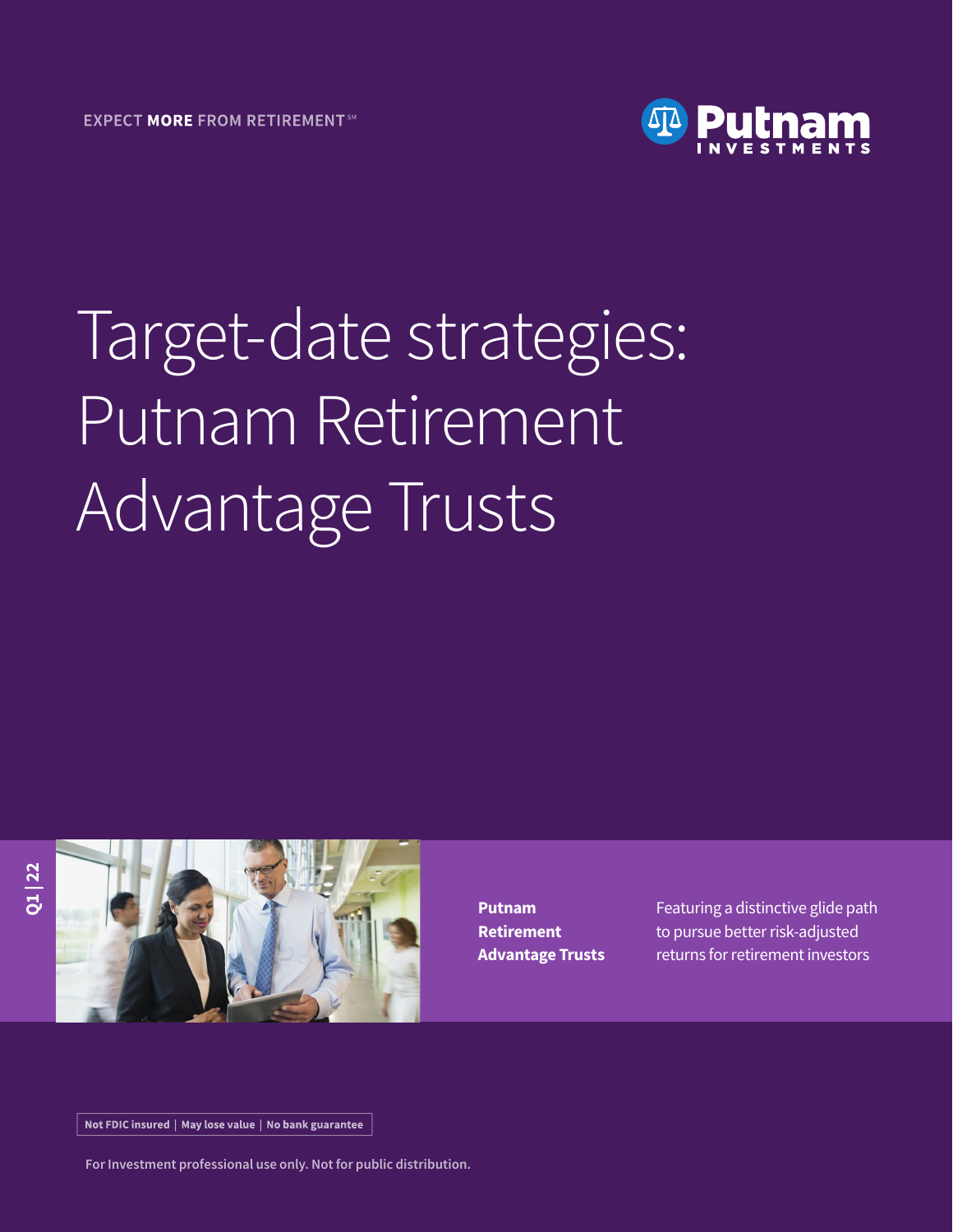

Putnam manages money for individuals and institutions worldwide with a commitment to helping them achieve their long-term financial goals.

We are dedicated to providing a complete range of capabilities for the challenges investors face. We offer a choice of managed strategies that harness insights reached through collaborative, fundamental research.

#### **Putnam has fostered the evolution of diversification strategies for investors**

Diversifying a portfolio across asset classes or risk sources is an effective way to reduce performance volatility and to take advantage of compounding through more consistent positive returns.

Diversification has been part of Putnam's story since the launch of our first fund in 1937, and today Putnam is a leader in this area thanks to the managed diversification strategies of Putnam's long-tenured Global Asset Allocation team.

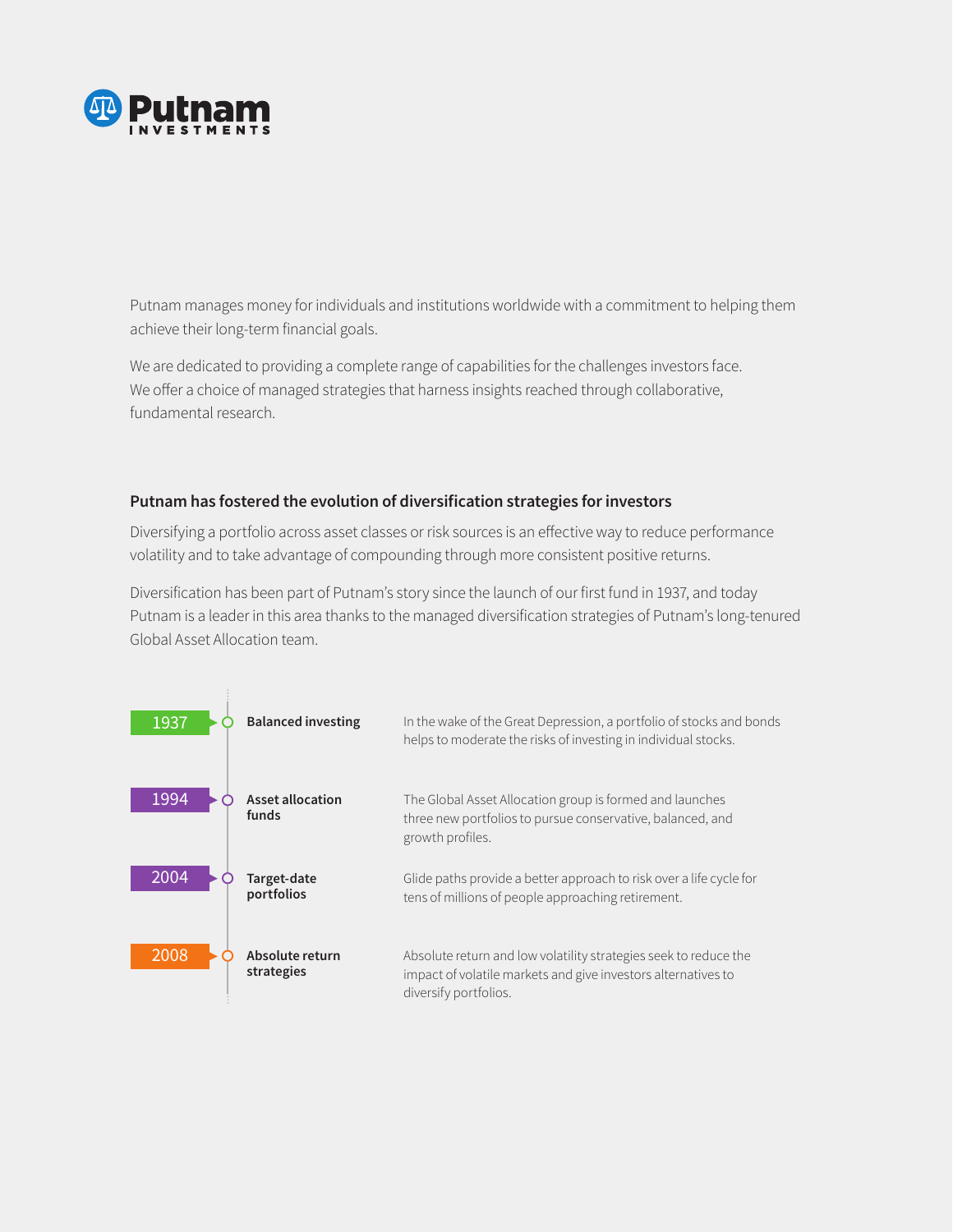### The road to retirement requires a plan for diversification.

Security. Comfort. A new endeavor. Retirement is an opportunity for people to define their future. But getting to retirement means tackling questions about how to save, how to invest, and how to manage risk over time.

For millions of working people today, the road to retirement depends on access to a workplace savings plan. Studies show that having a well-designed workplace savings plan is one of the greatest advantages for individuals to make progress toward their retirement goals.

**Putnam Retirement Advantage offers convenient features and active strategies in a target-date format**



#### **Diversification across stocks and bonds**

Target-date funds invest in a mix of stocks for growth and bonds for stability.\* Combining stocks and bonds can enhance stable performance of the portfolios. This diversification allows the funds to benefit when either stocks or bonds are performing well and can help to reduce risk.



#### **A glide path to adjust the mix automatically**

Protecting investors near retirement from significant losses is critical to a successful, sustainable retirement. That's why our portfolios follow a glide path that automatically moves assets out of volatile equities and into less volatile bonds and cash near the target date, when the savings amount is largest.



#### **Putnam's active strategies and competitive fees**

The funds pursue active strategies managed by Putnam's long-tenured Global Asset Allocation team, and offer a Collective Investment Trust structure that keeps fees competitive.

\*Diversification does not guarantee a profit or ensure against loss. It is possible to lose money in a diversified portfolio.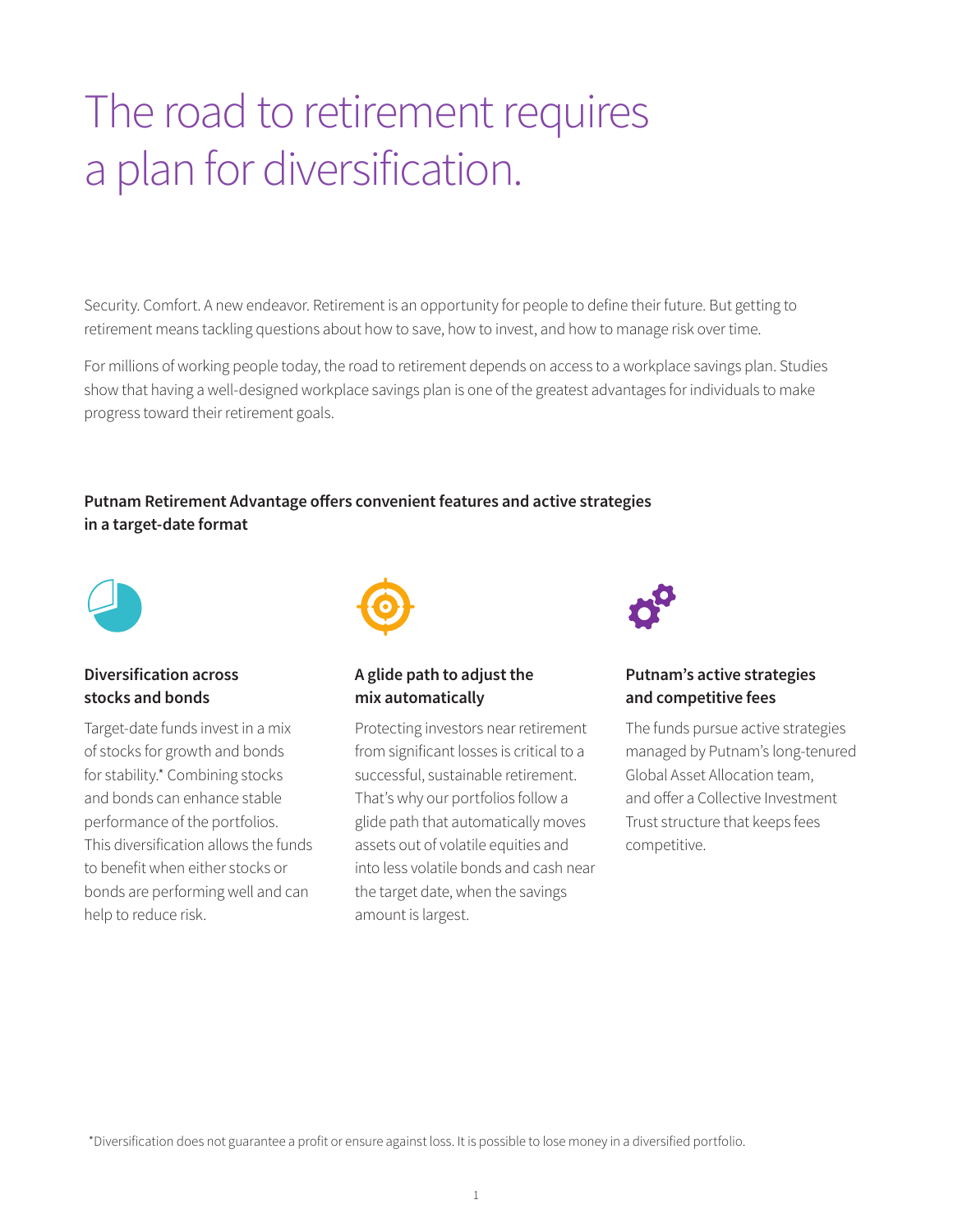It's important to reduce an equity allocation when losses would do the most harm just before or just after retirement.

#### **The volatility of an equity portfolio can be damaging to retirement planning if experienced at the wrong time**

Equities are an attractive investment for a long-term goal like retirement because they have historically outperformed other asset classes. However, a sequence-of-returns comparison highlights the risk of relying on equities for retirement.

#### **Savings are most at risk just before and just after retirement**

Before retirement, as investors contribute to retirement savings, early losses can be recovered, while late losses cannot. In retirement, as investors take withdrawals from their savings, early losses can deplete portfolios.

**Significantly reducing the risk of losses from equities just before and just after retiring can help preserve savings for a lifetime.**

SEQUENCE-OF-RETURNS **SEQUENCE-OF-RETURNS**

**BEFORE RETIREMENT**

**BEFORE RETIREMENT** 

#### **ACCUMULATION PHASE**

Losses late in the savings period are far more damaging than losses early in the savings period because they significantly reduce the portfolio value just before retirement.

Assumes a beginning balance of \$100,000, a salary in year 1 of \$51,324, a contribution rate of 10%, a salary adjustment for inflation of 3% per year, and a salary in year 20 of \$92,697. Returns are represented by the S&P 500 Index from 1/1/91 to 12/31/10. This illustration is hypothetical and not indicative of any fund or product. You cannot invest directly in an index.

#### **DISTRIBUTION PHASE**

Losses early in retirement are far more damaging than losses later in retirement years because they reduce the portfolio so much that it never recovers, and it is entirely depleted after 16 years.

Assumes an ending salary of \$92,697, a beginning balance of \$1,054,016, income replacement of 75% of ending salary (\$69,523 in Year 1), and distribution adjustment for inflation of 3% per year. Returns are represented by the S&P 500 Index from 1/1/91 to 12/31/10. This illustration is hypothetical and not indicative of any fund or product. You cannot invest directly in an index.

#### **SEQUENCE-OF-RETURNS COMPARISON**

In this comparison, both investments achieve an 11% average return. The only difference is the sequence of returns.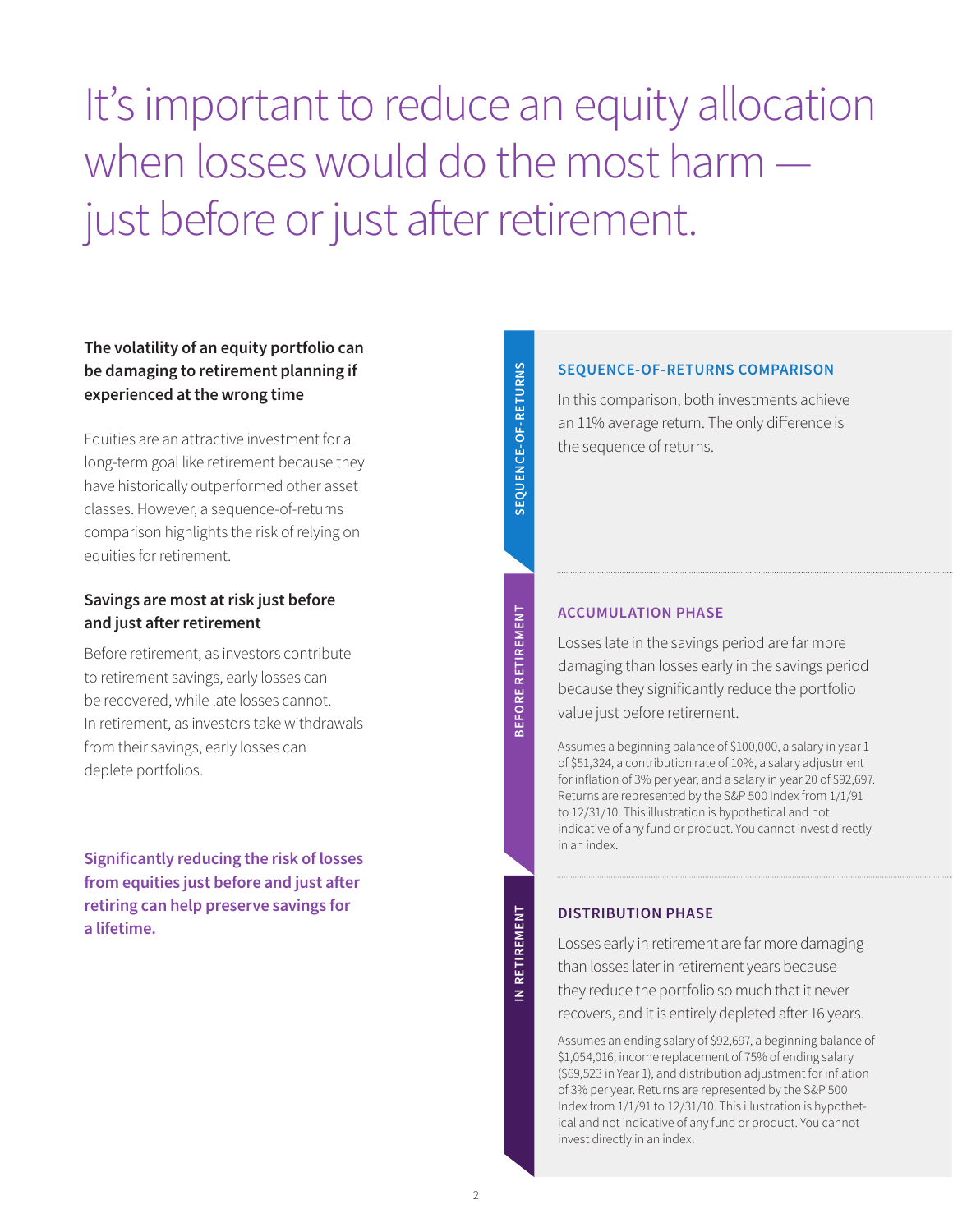#### **Two investors who experience the same long-term average returns can have much different outcomes based on when the returns occur**

Investors have no control over when an equity market downturn occurs, and the impact can be significant if the investors have large equity allocations.



#### $\sim$  Account balance

Account balance with inverse sequence of returns

#### **Drawdown immediately before retirement: -37% return**



 $\sim$  Account balance

Account balance with inverse sequence of returns

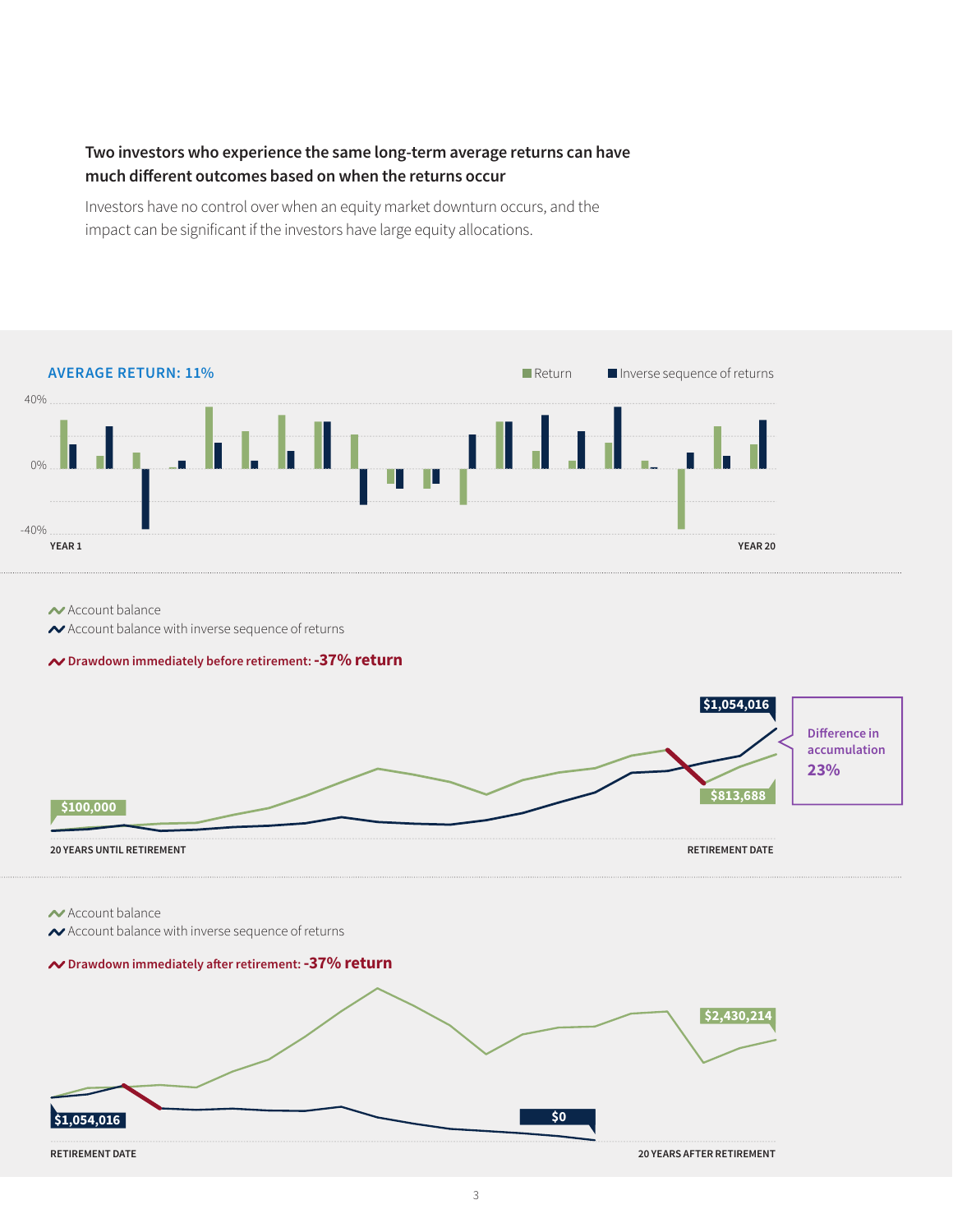Putnam Retirement Advantage offers a unique glide path to reduce risk and a CIT structure to reduce fees.

#### **Our glide path is designed to counter sequence-of-returns risk**

As investors approach retirement, Putnam's target-date glide path shifts more assets toward fixed income than the industry average.

#### **Along the glide path, we make tactical allocations**

The glide path guides the mix of stocks and bonds in each portfolio over time. With the glide path as a consistent reference point, the portfolio managers can add or subtract up to 15% to the stock or bond weightings based on their analysis of market opportunities and risks.

#### **Within each asset class, we select securities**

The portfolio managers analyze stocks and bonds to choose securities to buy and sell for the portfolios. Managing this level of selection gives them greater control of portfolio risks and enhances efficiency.

| 100%  |     |                                                                              |     |     |     |     |
|-------|-----|------------------------------------------------------------------------------|-----|-----|-----|-----|
| 80%   |     |                                                                              |     |     |     |     |
| 60%   |     | Early in the glide path,                                                     |     |     |     |     |
| 40%   |     | greater equity allocations<br>provide opportunity for<br>appreciation, while |     |     |     |     |
| 20%   |     | investors have a long time<br>horizon to recover from<br>market drawdowns.   |     |     |     |     |
| $0\%$ |     |                                                                              |     |     |     |     |
|       | 45  | 40                                                                           | 35  | 30  | 25  | 20  |
|       | 5%  | 5%                                                                           | 9%  | 14% | 19% | 24% |
|       | 95% | 95%                                                                          | 91% | 86% | 81% | 76% |
|       | 92% | 92%                                                                          | 92% | 91% | 88% | 83% |
|       |     |                                                                              |     |     |     |     |

#### **The low-cost fee structure of a collective investment trust**

Putnam Retirement Advantage is registered as a collective investment trust and offers lower fees than many mutual funds available to investors.

- The expense ratio starts as low as 0.35% on all of the trusts.
- Six classes of units for each trust provide pricing flexibility.
- Fees can be adjusted based on plan needs and total assets under management.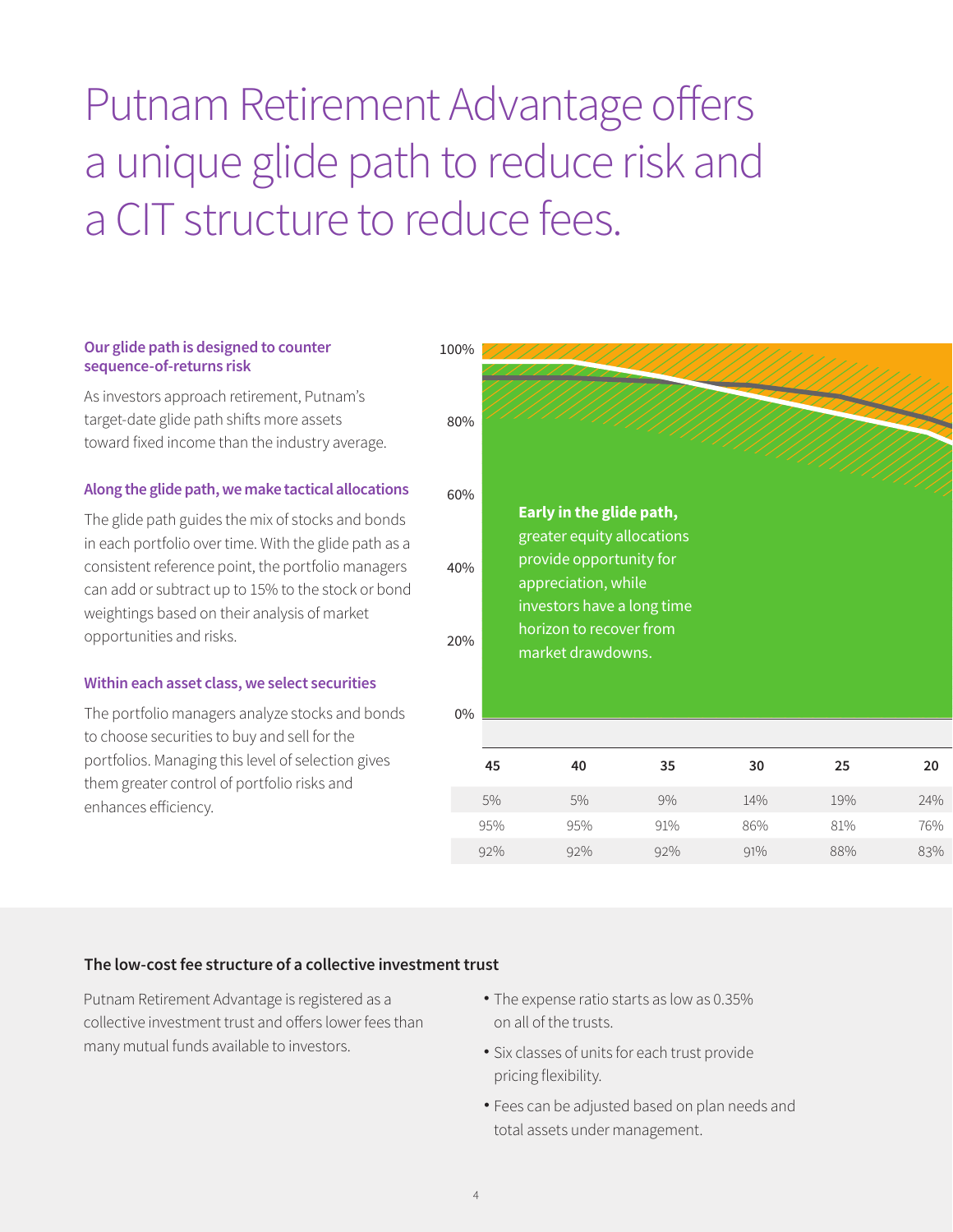#### **Putnam created a unique glide path to manage long-term diversification**

Compared with the industry, Putnam's glide path favors equities more when there is a long horizon before retirement and losses can be recovered. It has a greater emphasis on fixed income near retirement than the industry average.

● Equities ● Fixed income/Cash ※ Tactical allocations flexibility (+/-15%) ◆ Industry average glide path



illustrative purposes only. Sources: Morningstar, Putnam Investments.

| Years to target |
|-----------------|
|                 |

| 15  | 10  |     | 0   |              |  |
|-----|-----|-----|-----|--------------|--|
| 34% | 46% | 67% | 75% | Fixed Income |  |
| 66% | 54% | 33% | 25% | Equity       |  |
| 75% | 64% | 54% | 43% | Morningstar  |  |

| Class         | Management fee | Financial advisor, other marketing and servicing<br>expenses, and/or plan administrative costs |                          |  |
|---------------|----------------|------------------------------------------------------------------------------------------------|--------------------------|--|
| $X^*$         | 0.35%          | $0\%$                                                                                          |                          |  |
|               | $0.50\%$       | $0\%$                                                                                          |                          |  |
| Ш             | 0.60%          | 0 to 0.10%                                                                                     |                          |  |
| Ш             | 0.75%          | 0 to $0.25%$                                                                                   |                          |  |
| $\mathsf{IV}$ | 0.90%          | 0 to 0.40%                                                                                     | *Class X re<br>target-da |  |
|               | 1.05%          | 0 to $0.55\%$                                                                                  | minimur                  |  |

equires a \$5,000,000 ate investment minimum.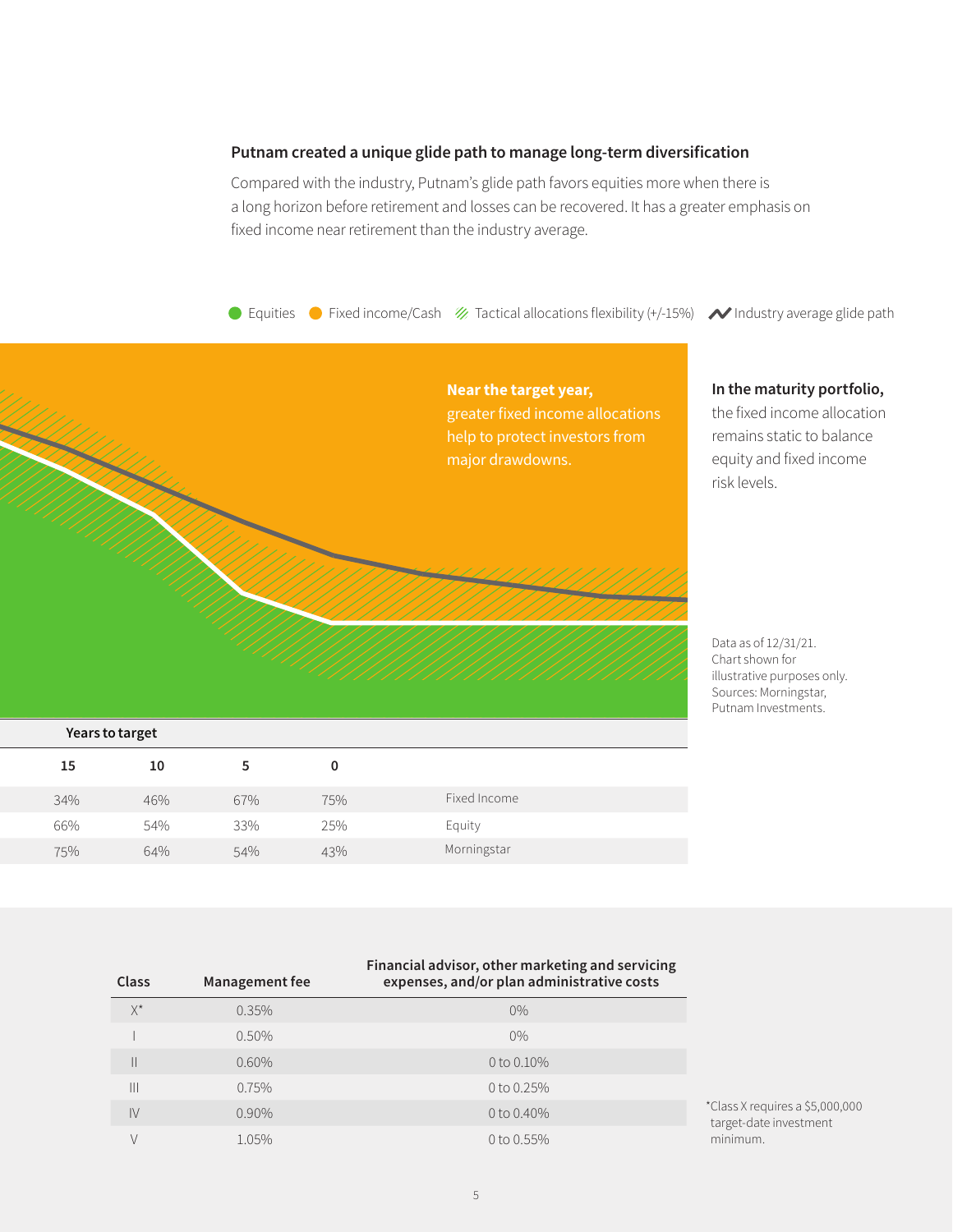## Helping to solve key challenges for retirement savers

#### **More features take aim at common challenges**

Putnam's Global Asset Allocation Team takes a thoughtful approach to address common investment challenges or behaviors. Their goal is to improve the likelihood of successful retirement outcomes.

| <b>INVESTMENT CHALLENGE/ BEHAVIOR</b>                                                                                                                                                       | PUTNAM RETIREMENT ADVANTAGE APPROACH                                                                                                                                                                                                                                  |
|---------------------------------------------------------------------------------------------------------------------------------------------------------------------------------------------|-----------------------------------------------------------------------------------------------------------------------------------------------------------------------------------------------------------------------------------------------------------------------|
| Two layers of management                                                                                                                                                                    | Comprehensive active management                                                                                                                                                                                                                                       |
| Target-date funds that allocate assets to other<br>funds can have two layers of management<br>fees as well as less precise management of<br>portfolio holdings and risk levels.             | All levels of Putnam portfolio decisions are managed<br>by our in-house Global Asset Allocation team,<br>providing efficient management of costs and risks.<br>The team created the glide path and also controls<br>tactical asset allocation and security selection. |
| <b>Inconsistent savings</b>                                                                                                                                                                 | <b>Downside protection</b>                                                                                                                                                                                                                                            |
| Some glide paths take greater equity risk to<br>compensate for inadequate savings.                                                                                                          | Retirement Advantage is designed to pursue<br>outcomes for all participants without relying on<br>equities to increase returns.                                                                                                                                       |
| <b>Aggressive allocations</b>                                                                                                                                                               | Conservative, to-retirement glide path                                                                                                                                                                                                                                |
| Many target-date funds with higher equity<br>allocation near retirement overexpose<br>participants to sequence-of-returns risk,<br>jeopardizing balances when they are at<br>their largest. | Reducing equity allocations below industry<br>average near retirement protects portfolio<br>values from market drawdowns.                                                                                                                                             |

**16** In managing Putnam Retirement Advantage, we want to deploy any tool we can to help protect investors from the risk of sharp any tool we can to help protect investors from the risk of sharp portfolio drawdowns at the threshold of retirement. **"** 

#### **ROBERT SCHOEN**

Co-Chief Investment Officer, GAA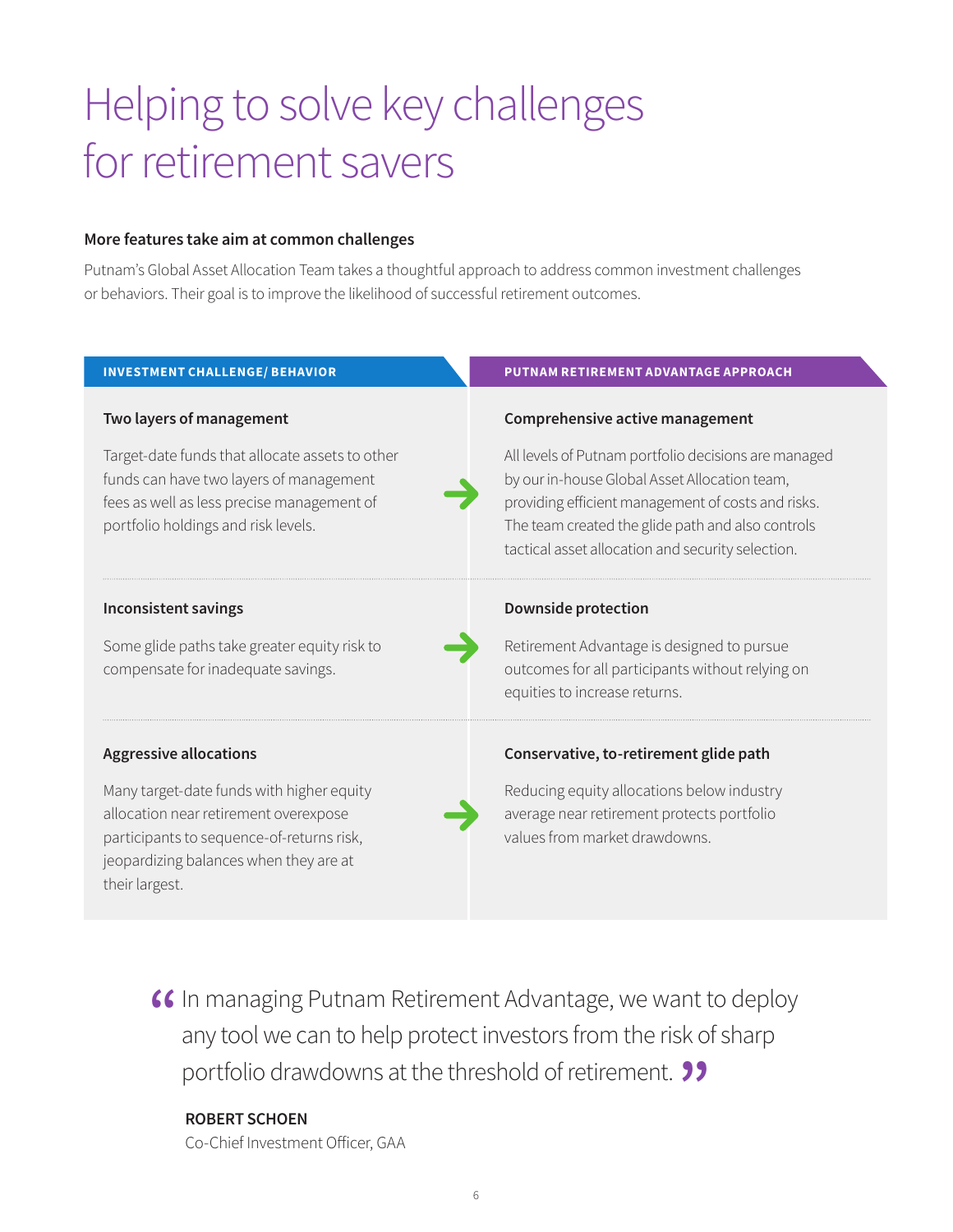#### **The glide path's impact**

Putnam's glide path is designed to address the most prominent risks at each point in the retirement savings process. It is more aggressive when there is a long time horizon and seeks to protect balances when approaching and into retirement.

### Retirement Advantage seeks to manage the right risks at the right time for investors

#### **Retirement Advantage 2055 is for investors with a long horizon and tries to maximize total return.**

Its upside capture ratio — which indicates how much it participates in rising markets outperforms the industry average.

#### **Retirement Advantage 2025 is for investors near retirement and tries to minimize the risk of drawdowns.**

For downside capture ratio, a lower number is better because it means an investment captured less of the market drawdown.





Capture ratios are used to evaluate how well an investment manager performed relative to an index during specific periods (periods of positive return in the case of up capture, negative return in the case of down capture). The ratio is calculated by dividing the manager's returns by the returns of the index during the period and multiplying that factor by 100.

*Class I share performance data is historical. Past performance is not a guarantee of future results. More recent returns may be less or*  more than those shown. Investment return and principal value will fluctuate, and you may have a gain or a loss when you sell your shares. *Performance assumes reinvestment of distributions and does not account for taxes.*

*Data as of 3/31/22.*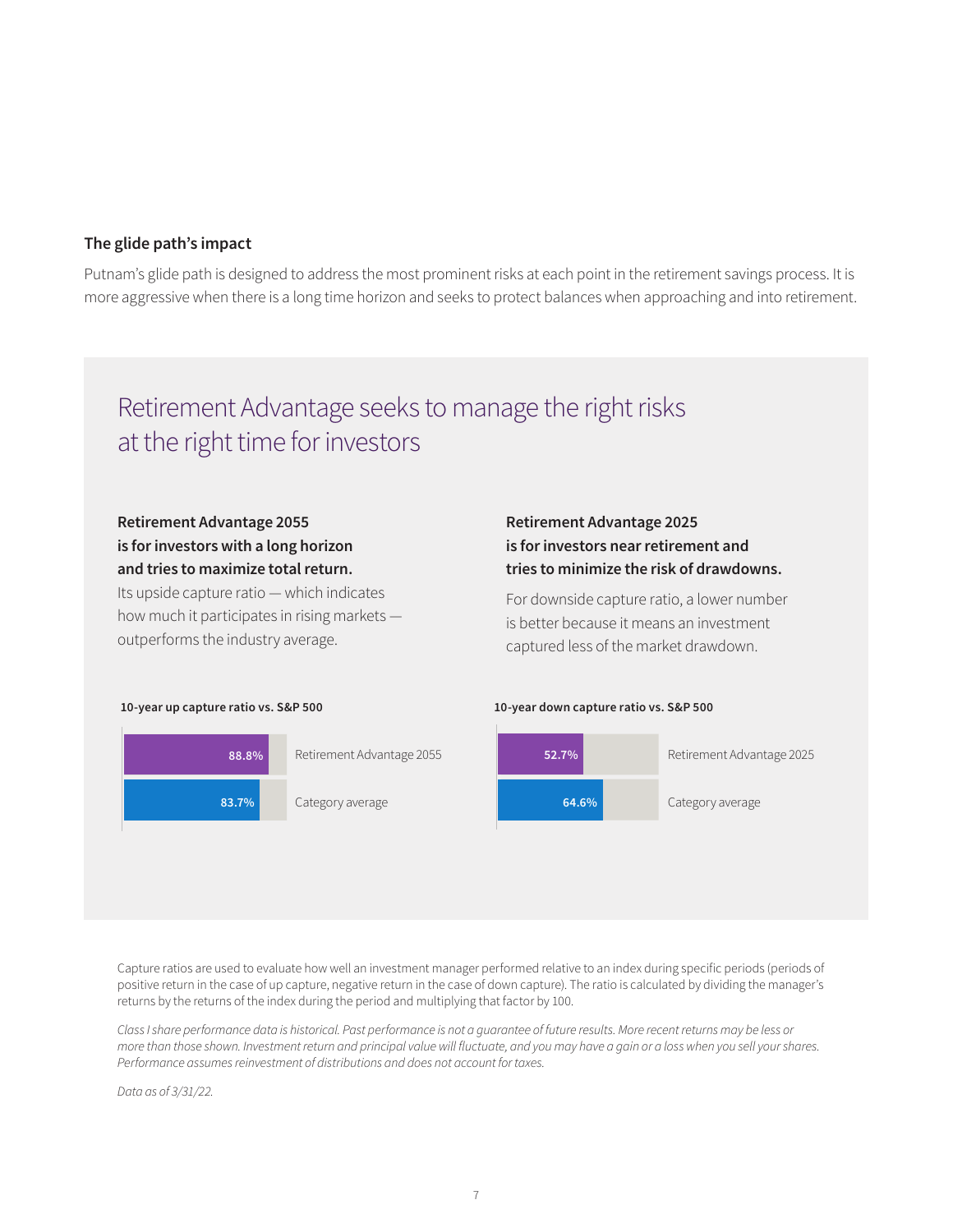### Retirement Advantage pursues solid long-term performance

#### **Strong, competitive returns over time**

Putnam Retirement Advantage has delivered strong total return performance. Competitive rankings are especially strong over longer periods. In 84% of five-year periods, all of the funds have ranked above median in their peer groups. In all 10-year periods — 100% — the funds have ranked in the top 25% of their peer groups.



#### **Retirement Advantage ranked in the top half of their peer groups in 84% (93 of 111) of five-year periods**



#### **Retirement Advantage ranked in the top 25% of their peer groups in 100% (51 of 51) of 10-year periods**

Funds were ranked within the appropriate Morningstar category, specifically: US SA Target-Date Retirement, US SA Target-Date 2025, US SA Target-Date 2030, US SA Target-Date 2035, US SA Target-Date 2040, US SA Target-Date 2045, US SA Target-Date 2050, US SA Target-Date 2055.

Morningstar rankings for class X shares are based on total return without sales charge relative to all share classes of funds with similar objectives as determined by Morningstar. Morningstar rankings may differ significantly from Morningstar's risk-adjusted star ratings. Past performance is not indicative of future results.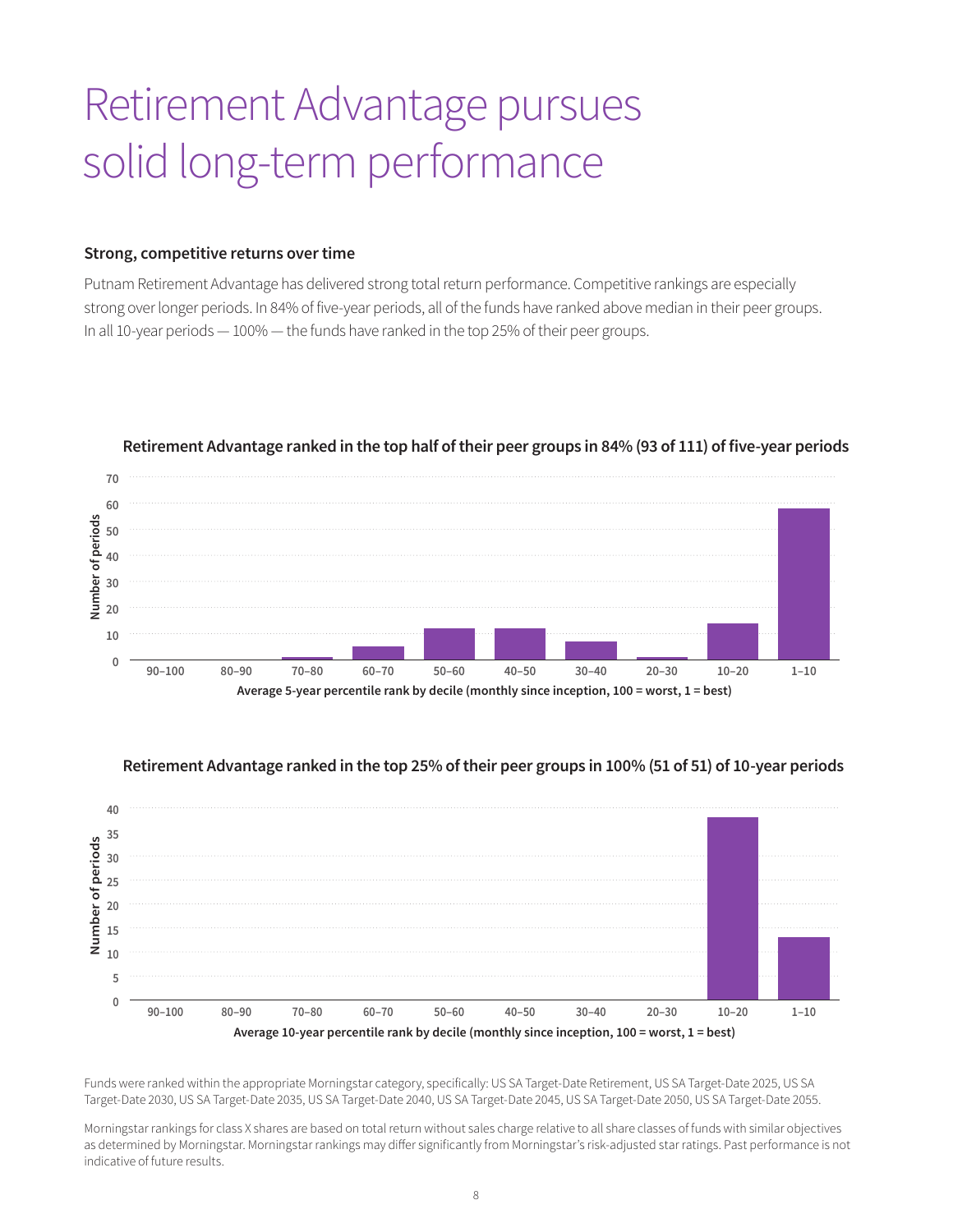#### **Comprehensive total return performance**

Performance returns (net 35 bps) and the contract of the contract of the As of March 31, 2022

| Account                                | 1 year<br>cumulative | 3 years<br>annualized | 5 years<br>annualized | 10 years<br>annualized | <b>Since</b><br>inception* |
|----------------------------------------|----------------------|-----------------------|-----------------------|------------------------|----------------------------|
| Putnam Retirement Advantage Maturity:X | 0.96                 | 6.53                  | 5.86                  | 6.22                   | 5.43                       |
| Putnam Retirement Advantage 2025:X     | 1.20                 | 6.32                  | 6.03                  | 7.38                   | 5.69                       |
| Putnam Retirement Advantage 2030:X     | 3.99                 | 8.99                  | 8.03                  | 8.81                   | 6.49                       |
| Putnam Retirement Advantage 2035:X     | 5.32                 | 10.52                 | 9.21                  | 9.71                   | 7.05                       |
| Putnam Retirement Advantage 2040:X     | 5.92                 | 11.60                 | 10.01                 | 10.31                  | 7.34                       |
| Putnam Retirement Advantage 2045:X     | 6.32                 | 12.17                 | 10.46                 | 10.71                  | 7.55                       |
| Putnam Retirement Advantage 2050:X     | 6.74                 | 12.69                 | 10.85                 | 11.07                  | 7.81                       |
| Putnam Retirement Advantage 2055:X     | 7.12                 | 13.13                 | 11.22                 | 11.33                  | 10.84                      |
| Putnam Retirement Advantage 2060:X     | 7.43                 | 13.47                 | 11.44                 |                        | 13.78                      |
| Putnam Retirement Advantage 2065:X     | 7.40                 |                       |                       |                        | 11.62                      |

#### Percentile ranks (net 35 bps) As of March 31, 2022

| Account                             | 1 year        | 5 years       | 10 years      |
|-------------------------------------|---------------|---------------|---------------|
| Putnam Retirement Maturity Fund: X  | 57% (157/276) | 33% (61/188)  | 6% (8/119)    |
| Putnam Retirement Advantage 2025: X | 86% (261/305) | 92% (183/199) | 77% (94/122)  |
| Putnam Retirement Advantage 2030: X | 22% (54/246)  | 78% (146/187) | 26% (37/142)  |
| Putnam Retirement Advantage 2035: X | 20% (61/308)  | 68% (138/203) | 26% (32/123)  |
| Putnam Retirement Advantage 2040: X | 13% (32/243)  | 59% (108/184) | 19% (26/138)  |
| Putnam Retirement Advantage 2045: X | 24% (73/307)  | 59% (118/202) | 19% (24/123)  |
| Putnam Retirement Advantage 2050: X | 14% (33/243)  | 44% (81/183)  | $3\% (4/128)$ |
| Putnam Retirement Advantage 2055: X | 5% (15/304)   | 26% (52/198)  | $3\%$ (3/83)  |
| Putnam Retirement Advantage 2060: X | 6% (14/235)   | 22% (35/158)  |               |
| Putnam Retirement Advantage 2065: X | 7% (10/141)   |               |               |

\* Inception date is January 3, 2008, except for 2055, which is December 22, 2010; 2060, which is February 10, 2016; and 2065, which is January 5, 2021. Since inception returns for periods of less than one year are not annualized.

*Data is historical. Past performance is not a guarantee of future results. More recent returns may be more or less than those shown. Investment return will*  fluctuate. Performance assumes reinvestment of distributions and does not account for taxes. Performance data reflects the impact of a 0.35% manage*ment fee for class X shares. In certain cases your plan's management fee may be lower and your return higher.*

For the most recent month-end performance, please call your plan's toll-free number.